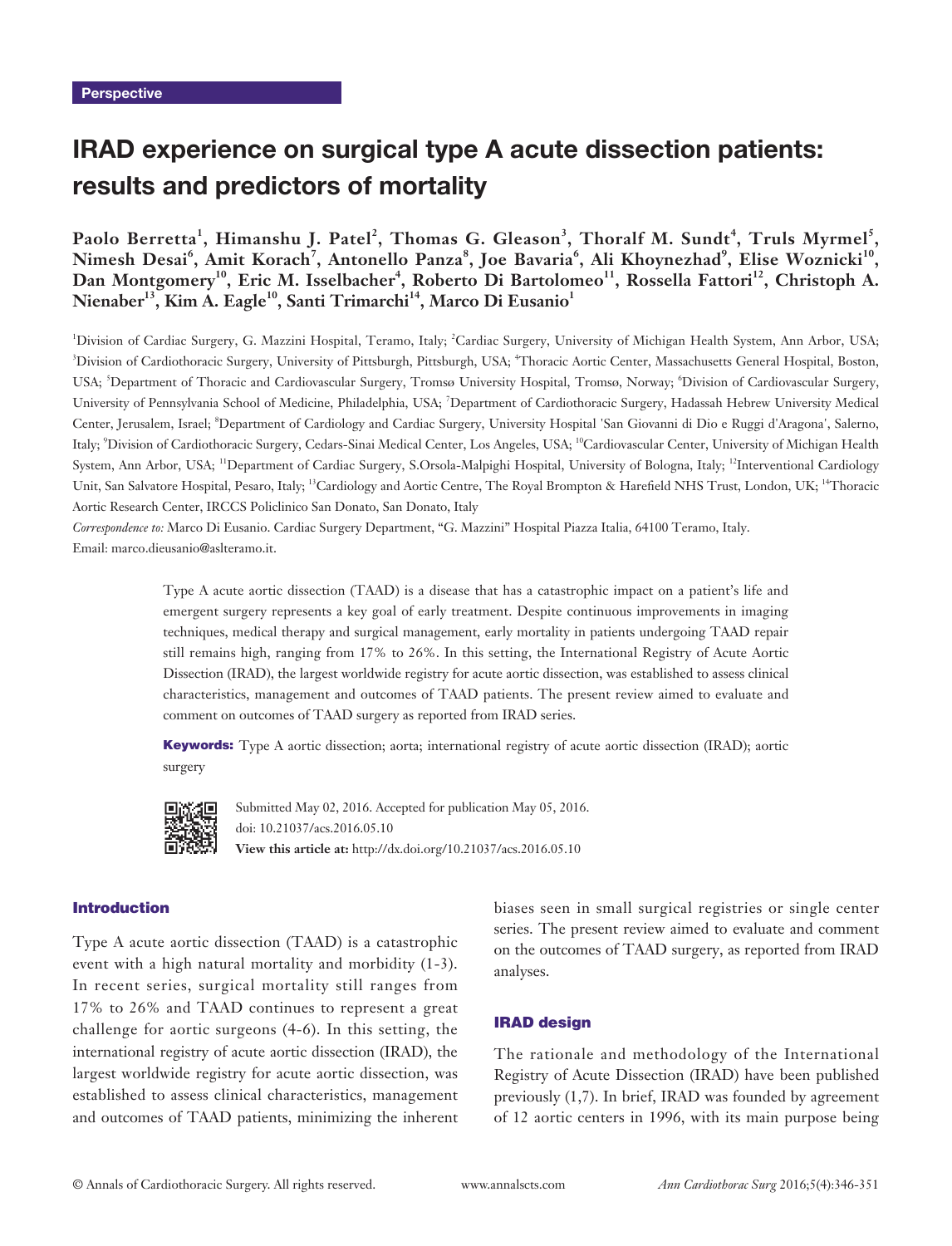#### **Annals of cardiothoracic surgery, Vol 5, No 4 July 2016 347**

to assess the etiology, clinical features, imaging findings, treatment and outcomes of patients with acute aortic dissection (both type A and type B). Currently, 43 sites enroll patients. Patients with acute aortic dissection were identified either prospectively at presentation or retrospectively by searching hospital discharge diagnosis records and/or the surgery, pathology and imaging databases. The diagnosis of aortic dissection was based on history, imaging studies, direct visualization at surgery and/ or post-mortem findings. Type A acute aortic dissection was defined as any dissection that involved the ascending aorta and/or aortic arch presenting within fourteen days of symptom onset. Patient data were collected using standardized forms, including 290 variables for patient demographics, history, clinical presentation, physical findings, imaging studies, therapeutic management, inhospital mortality, and adverse events. In 2010, IRAD developed the IRAD Interventional Cohort (IRAD-IVC) in order to collect more detailed information (previously not captured in IRAD) on interventional procedures regarding extent of repair, extracorporeal circulation as well as methods of organ and brain protection etc. The completed data forms were forwarded by the participating IRAD sites to the coordinating center at the University of Michigan and reviewed for face validity and completeness.

#### **Demographics**

In a recent IRAD study by Pape *et al*. assessing outcomes and trends in 4428 consecutive patients with acute aortic dissection enrolled between December 1995 and February 2013, 2,952 (67%) had type A dissection (8). The mean age of TAAD patients was  $62\pm14.6$  years. Although less frequently affected by TAAD, women enrolled in IRAD were significantly older than men (67.9 *vs*. 60.6 years) and had a higher mortality than males (33.5% *vs*. 24.1%) (9). A history of hypertension (74.4%) was the most common predisposing condition and there was also a relatively high proportion of patients who had a history of atherosclerosis (23.8%). Furthermore, in the total registry, 4.5% and 3% of TAAD were related to Marfan syndrome and iatrogenic causes respectively (8). Several race-related differences have also been described in IRAD patients (10). Among all dissections, TAAD was less frequent in the black population compared with whites (47.6% *vs*. 60.7%). Black patients were on average younger (54.6±12.8 *vs*. 64.2±15.2 years) and more likely to have a history of cocaine abuse (12% *vs*. 1.6%) and hypertension (89.7% *vs*. 73.9%). Conversely, a history of atherosclerosis, bicuspid aortic valve, existing aortic aneurysm, iatrogenic origin, or prior surgical repair of a dissection or aneurysm were more common in the Caucasian patient cohort.

### Clinical presentation

In IRAD, the most common presenting symptom was the abrupt onset of pain described as 'severe' or the 'worst ever' (93%), sharp (64.4%) and frequently localized to the chest (83%) (8). One or more pulse deficits was documented in 31% of patients and hypotension was noted in 25% (1,8). The latter was often associated with neurologic deficits, myocardial ischemia, mesenteric ischemia or limb ischemia and death. Syncope was reported in 19% of patients and often indicated the presence of dangerous complications such as cardiac tamponade or obstruction of cerebral vessels (1,8). IRAD data suggest that classic symptoms and signs may be absent in TAAD patients, impeding a prompt establishment of diagnosis. Harris *et al*. (11) demonstrated that delay in acute aortic dissection diagnosis is more likely in female patients, patients without abrupt onset of pain or those presenting without pain, patients with an absence of pulse deficit or hypotension or patients who initially presented to a non-tertiary care hospital. The registry reported that 6.4% of patients presented with painless aortic dissection. In these patients hospital mortality was significantly higher than patients with painful dissection (33.3% *vs*. 23.2%) (12). Typical symptoms (abrupt onset of chest or back pain) and signs (aortic regurgitation murmur or pulse deficits) of dissection were less common among the elderly (13). In the 2010 Guidelines on Thoracic Aortic Disease, a risk assessment tool had been proposed in this setting to provide clinicians with a simple and systematic method for rapidly identify patients at high risk and to provide a framework for additional diagnostic testing based on a pretest probability of disease (14). Recently IRAD investigators validated the sensitivity of these risk markers, demonstrating that their application as part of an aortic dissection detection risk score comprise a highly sensitive (96–98%) clinical tool for the detection of acute aortic dissection (15).

#### Imaging studies

Given the frequency of atypical presentations and time dependent mortality, timely and accurate imaging is paramount to the prompt detection and treatment of TAAD. With similar sensitivity, computed tomography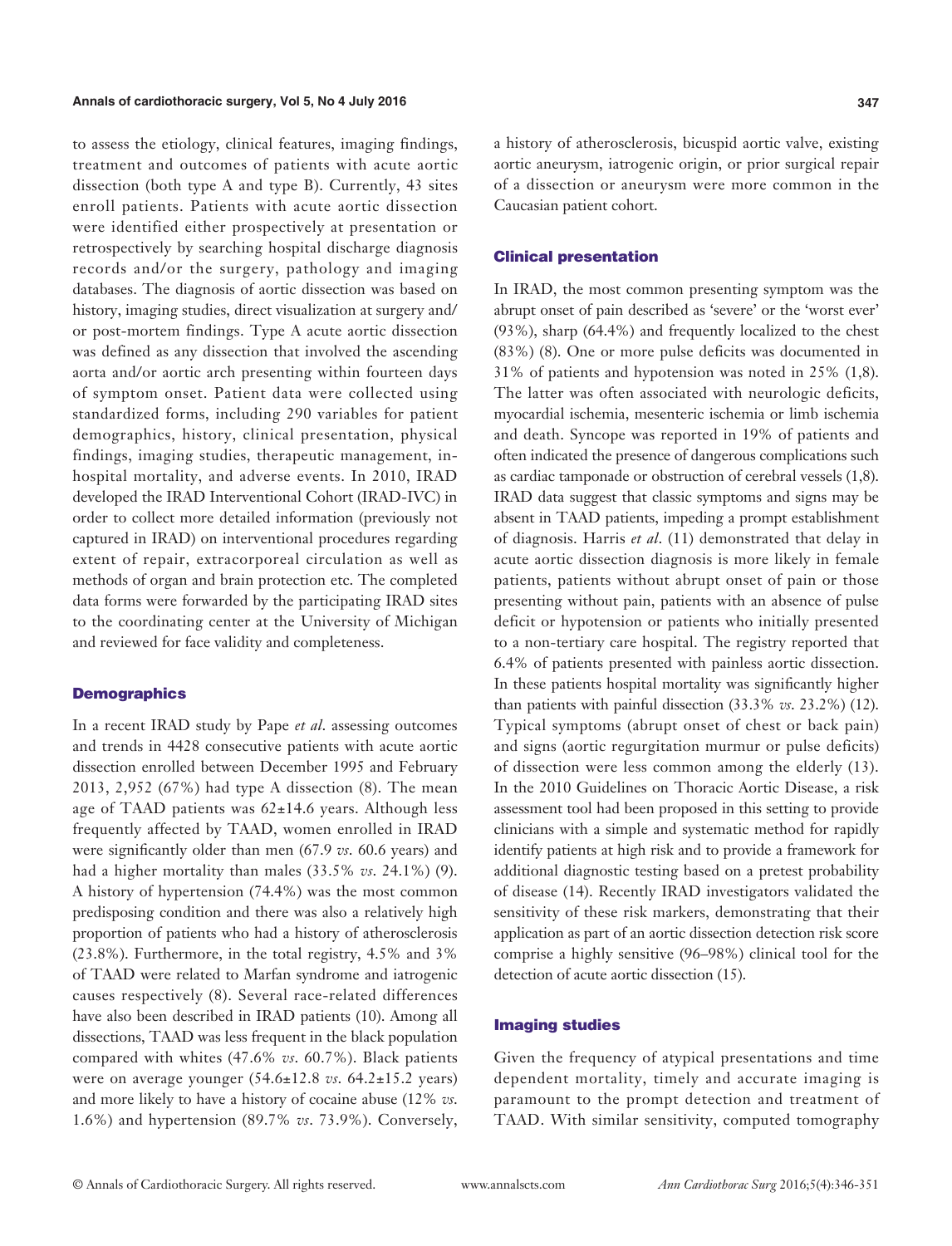(CT) and trans-esophageal echocardiography (TEE) have become the standard of care for the diagnosis of this acute aortic syndrome. In IRAD, almost 70% of patients underwent multiple imaging studies. The first diagnostic modality of choice was CT in 63%, followed by TEE in 32%, aortography in 4% and MRI in 1% (16).

### Surgical management

Type A acute aortic dissection is a disease that has a catastrophic impact on a patient's life and emergent surgery represents a key goal of early treatment The mortality of untreated patients with TAAD has been reported to be approximately 1% to 2% per hour after symptom onset, with up to 90% of patients succumbing within 30 days (1-3). The majority of IRAD patients presenting with TAAD were managed surgically (86% overall) with significantly more operative procedures undertaken in the more recent time periods (79% to 90%) (8). The primary aim of surgery is prevention of death from aortic rupture and is mainly accomplished by excision of the proximal intima tear, supracoronary ascending aortic replacement and re-establishment of dominant flow in the distal true lumen (17). Conservative repair of the dissected aortic root with commissural resuspension or prosthetic replacement of the pathologic aortic valve leaflets frequently completes the operation (18). Rampoldi *et al*. (19) reported on 682 IRAD patients undergoing surgical repair at 18 tertiary centers. A conservative aortic repair (supra-coronary ascending aorta replacement) was performed in 399 (58.5%) patients. More extensive aortic resections involving aortic root replacement were performed in 33.6% (n=190) of patients (aortic valve sparing procedure 5.8%, composite root replacement 16.2%) and the total arch replacement in 11.5% (n=72). An open procedure with hypothermic circulatory arrest was used in 597 patients (92%), with cerebral perfusion in 322 patients (51.4%). Evidence coming from this study showed that a standardized surgical approach is yet to be defined and that more extensive aortic resection continues to represent a matter of debate. In particular, how to manage the dissected aortic root is still an open question. Although some surgeons advocate a conservative repair of the dissected aortic root involving supracoronary ascending aorta replacement and commissural resuspension or aortic valve replacement to minimize post-operative mortality and morbidity (17), others propose more extensive interventions to replace the entire dissected aortic root tissue (20,21). Compared with conservative root replacement, a more radical root substitution is expected to improve long-term prognosis by minimizing late aortic dilatation, re-dissection and the occurrence of aortic insufficiency. However, this approach is also perceived to carry a higher immediate mortality. Recently IRAD investigators reported on 1995 patients undergoing TAAD surgery, stratifying outcomes according to type of root management: root replacement (RR) (n=699, 35%) versus more conservative root management (CR) (n=1,296, 65%). Results demonstrated that a full aortic root replacement did not increase hospital mortality (propensity score-adjusted odds ratio, 1.14) compared to more conservative root treatment. However, midterm survival (91.6% for CR and 92.5% for RR) and freedom from aortic reoperation were independent of root management type (22).

Therefore the authors concluded that the extension of aortic replacement should remain determined by each patient's clinical and anatomical characteristics as well as by the surgical experience of the operating surgeon. An aggressive approach with replacement of the aortic root seems appropriate in patients with well-acknowledged risk factors for late aortic complications or likely downstream need for re-interventions (young age, connective tissue disease and bicuspid aortic valve).

### **Results**

In large multicenter surgical registries, in-hospital mortality for TAAD patients ranges from 17% to 26% (4-6). In a recent IRAD study assessing trends over a 17-year span, surgical mortality in patients with TAAD has significantly decreased from 25% to 18% (8). Consistent with data reported by others (5,6,23-25), IRAD results suggested that in patients undergoing TAAD surgery, early survival was affected more by preoperative complications and patients' comorbidities than by the type of surgical management (4,19). The principal independent pre-operative predictors of mortality identified in IRAD a were history of aortic valve replacement (OR, 3.12), migrating chest pain (OR, 2.77), pre-operative limb ischemia (OR, 2.10), hypotension during presentation (OR, 1.95) or shock/cardiac tamponade (OR, 2.69) (4).

Almost one-third of patients presenting with TAAD are over 70 years of age (26,27). In this setting, data from IRAD (26) demonstrated that, although surgical mortality significantly increased with increased age (38.2% for patients  $\geq 70$  years of age compared to 26.0% of younger patients), surgical management is still associated with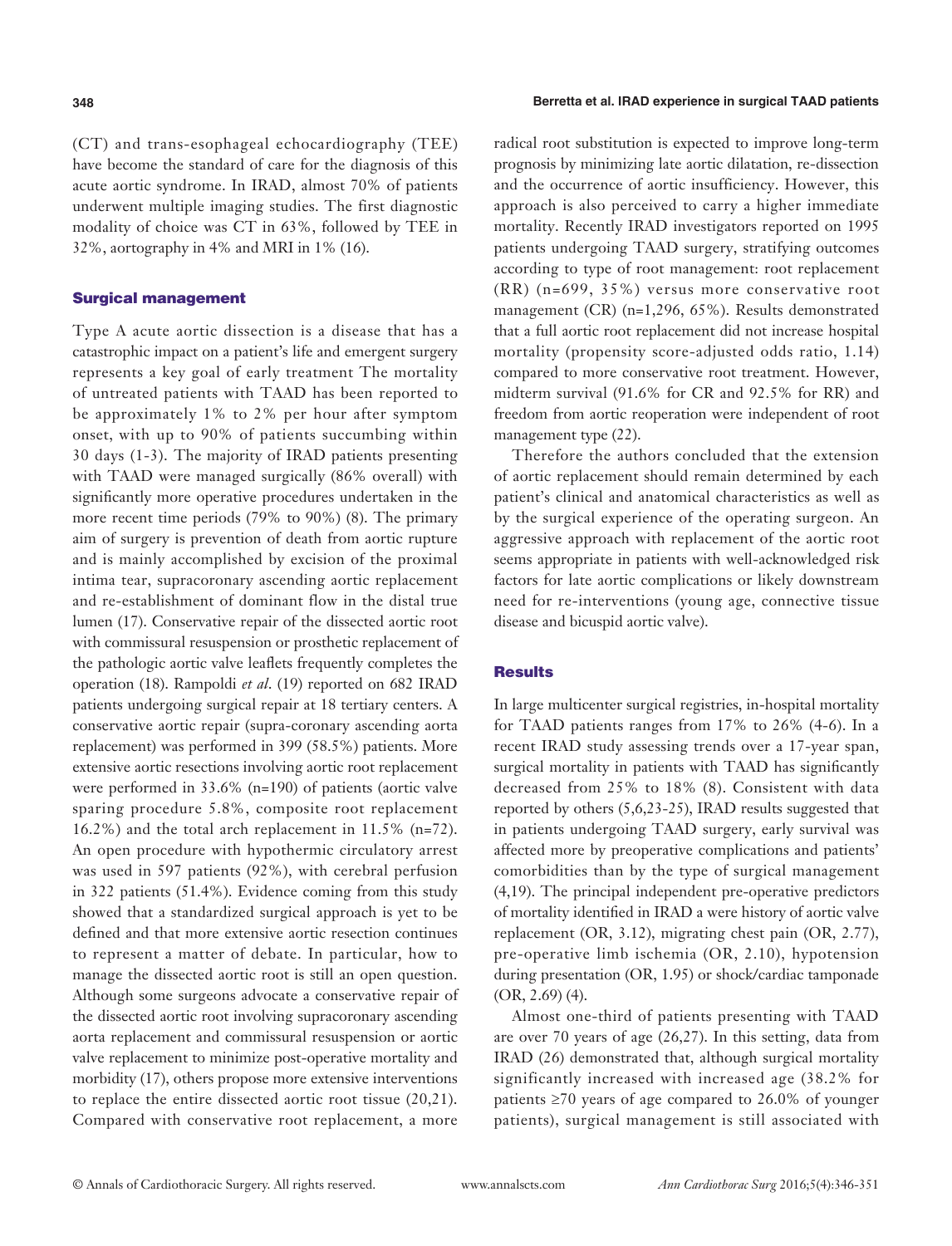significantly lower in-hospital mortality rates compared with optimal medical management (23.8% *vs*. 59.35% in patients ≤80 years of age). Therefore a surgical approach should be considered in all patients with TAAD and should not be denied on the basis of advanced age alone.

According to risk profile, more than 50% of IRAD patients who underwent TAAD surgery could be categorized as unstable at the time of surgery. In the registry patients were defined as unstable in the presence of cardiac tamponade, shock, congestive heart failure, cerebrovascular accident, stroke, coma, myocardial ischemia, infarction (or both), acute renal failure, or mesenteric ischemia/infarction at the time of the operation. As would be predicted, inhospital mortality in this group was much higher compared to patients without unstable features (31.4% *vs*. 16.7%) regardless of the type of surgical procedure (4). A predictive factor of survival in this high-risk category of patients was time to operation. Not surprisingly, mean time interval from onset of symptoms to surgical intervention was shorter in unstable patients than in stable patients (3.4 *vs*. 5 hours) (4). Congestive heart failure on presentation was detected in 6.4% of IRAD patients and was not associated with increased risk mortality (28).

Contrariwise, malperfusion syndromes are associated with elevated mortality and dismal postoperative outcomes in TAAD patients (5,29-31). According to literature, the incidence of brain malperfusion ranges from 7% to 14% (29,30,32,33), and significantly affected the therapeutic management. IRAD data (33) showed that nearly 1 out of 10 TAAD patients are complicated by major brain injury at onset of dissection [cerebrovascular accident (CVA) 4.7%; coma 2.9%], carrying a two or threefold higher mortality depending on presence of CVA or coma respectively. Even in this cohort, surgery was found to be a protective factor against hospital mortality in patients with preoperative brain injury (OR, 0.058; P<0.001), although more than half of these patients do not still undergo TAAD repair. Nevertheless, medical therapy was associated with dismal outcomes: 100% mortality in patients with coma and 76.2% in those with CVA. Furthermore, return of brain function was frequent after surgery occurring in 84.3% of CVA patients and in 78.8% of those with coma. Therefore TAAD patients with brain injury should always be considered for intervention, especially if they do not present with signs of neurologic devastation.

Mesenteric ischemia is often an insidious end-organ malperfusion complication occurring in 3.7% of IRAD patients and is an important predictor for hospital mortality (OR, 2.5) (34). Although mesenteric ischemia is a fairly rare complication, it is very often associated with clinical or imaging signs of other organ injury or malperfusion making the prognosis really unfavorable (34,35). In such patients, when compared with medical therapy, surgery or hybrid management (central aortic operation with percutaneous treatment of mesenteric malperfusion) was associated with better outcomes. Hospital mortality of patients with mesenteric malperfusion receiving medical and surgical/ hybrid therapy was 95.2% and 41.7% respectively (P<0.001). However, IRAD data showed that hybrid management was applied in a very few cases and that immediate surgical repair of the proximal dissected aorta still represents the most common therapeutic approach for patients with TAAD complicated by mesenteric malperfusion (34).

Pulse deficits are common signs in TAAD patients and were associated with higher risk of early mortality and postoperative complications (RR, 2.73) (36). Pre-operative limb ischemia was reported in 9.7% of IRAD cohort and emerged as independent predictor (OR, 2.1) of subsequent operative mortality (4)

As shown by IRAD data, the aforementioned TAADrelated complications increased operative mortality and morbidity in patients undergoing TAAD repair. Nevertheless, surgery was consistently associated with considerably lower in-hospital mortality rates compared with medical treatment. Therefore surgery should be considered in all TAAD patients, but the definitive management should be individualized for each case based on patient clinical and anatomical characteristics, institutional volume of TAAD operations, surgical experience of the operating surgeon and patient/family preferences (6,37).

#### **Conclusions**

Data from IRAD showed that mortality in TAAD patients remains high even though surgical outcomes have significantly improved over the past 20 years. Prognosis of TAAD patients was largely determined by patient's characteristics, comorbidities and dissection-related complications; in particular surgical mortality was mainly related to unstable patients with pre-operative organ malperfusion. Compared with other forms of therapy, surgery was associated with superior survival, even in highrisk patients, and thus should be considered in all patients with definitive management individualized for each case based on patients' characteristics and surgical experience of the operating surgeons.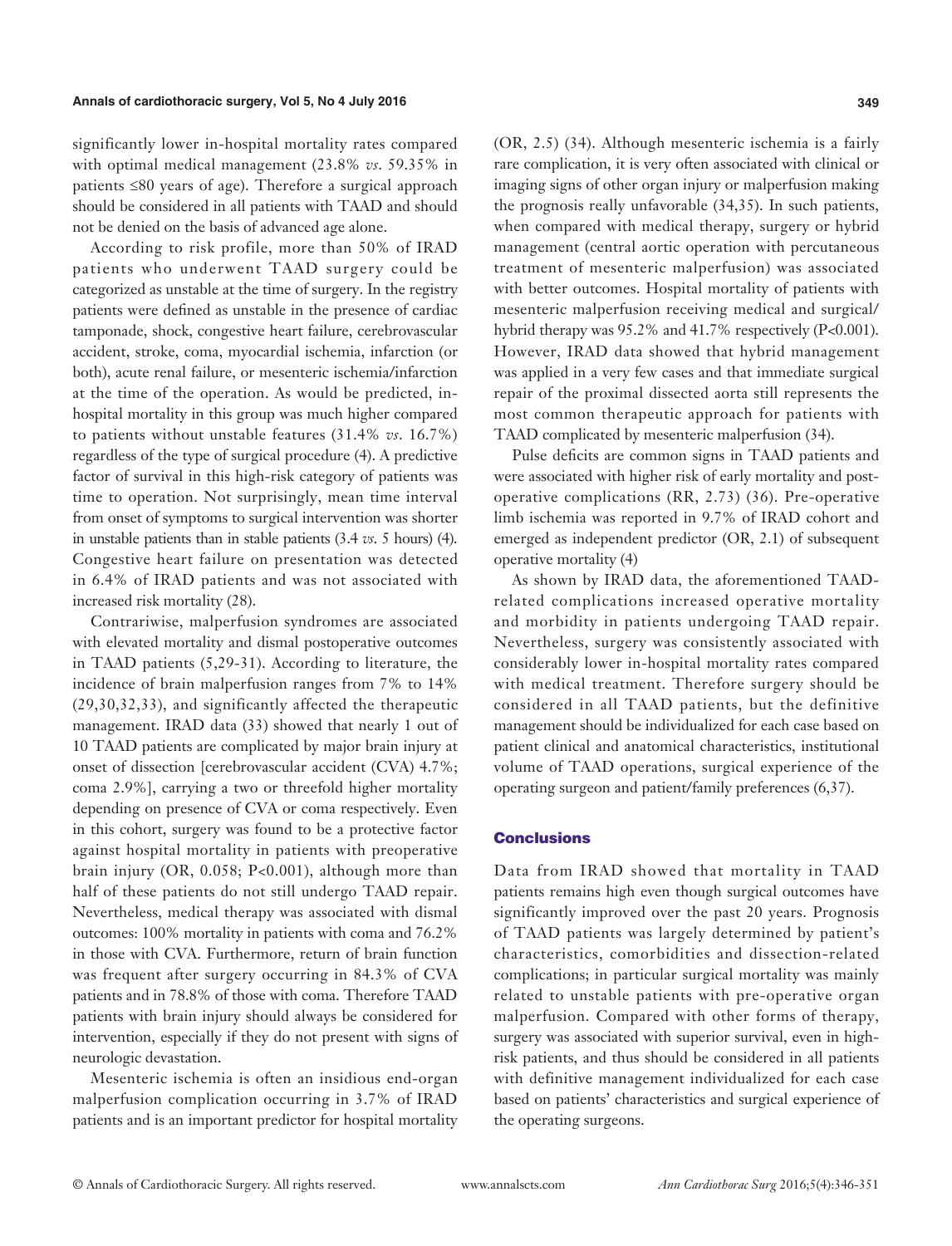### **350 Berretta et al. IRAD experience in surgical TAAD patients**

# Acknowledgements

This research was generously supported by W. L. Gore & Associates, Inc., Medtronic, the Varbedian Aortic Research Fund, the Hewlett Foundation, the Mardigian Foundation, UM Faculty Group Practice, Terumo, and Ann and Bob Aikens.

# Footnote

*Conflicts of Interest:* The authors have no conflicts of interest to declare.

# References

- 1. Hagan PG, Nienaber CA, Isselbacher EM, et al. The International Registry of Acute Aortic Dissection (IRAD): new insights into an old disease. JAMA 2000;283:897-903.
- 2. Fann JI, Smith JA, Miller DC, et al. Surgical management of aortic dissection during a 30-year period. Circulation 1995;92:II113-21.
- 3. Scholl FG, Coady MA, Davies R, et al. Interval or permanent nonoperative management of acute type A aortic dissection. Arch Surg 1999;134:402-5; discussion 405-6.
- 4. Trimarchi S, Nienaber CA, Rampoldi V, et al. Contemporary results of surgery in acute type A aortic dissection: The International Registry of Acute Aortic Dissection experience. J Thorac Cardiovasc Surg 2005;129:112-22.
- 5. Conzelmann LO, Weigang E, Mehlhorn U, et al. Mortality in patients with acute aortic dissection type A: analysis of pre- and intraoperative risk factors from the German Registry for Acute Aortic Dissection Type A (GERAADA). Eur J Cardiothorac Surg 2016;49:e44-52.
- 6. Knipp BS, Deeb GM, Prager RL, et al. A contemporary analysis of outcomes for operative repair of type A aortic dissection in the United States. Surgery 2007;142:524-8; discussion 528.
- 7. Tsai TT, Trimarchi S, Nienaber CA. Acute aortic dissection: perspectives from the International Registry of Acute Aortic Dissection (IRAD). Eur J Vasc Endovasc Surg 2009;37:149-59.
- 8. Pape LA, Awais M, Woznicki EM, et al. Presentation, Diagnosis, and Outcomes of Acute Aortic Dissection: 17- Year Trends From the International Registry of Acute Aortic Dissection. J Am Coll Cardiol 2015;66:350-8.
- 9. Nienaber CA, Fattori R, Mehta RH, et al. Gender-

related differences in acute aortic dissection. Circulation 2004;109:3014-21.

- 10. Bossone E, Pyeritz RE, O'Gara P, et al. Acute aortic dissection in blacks: insights from the International Registry of Acute Aortic Dissection. Am J Med 2013;126:909-15.
- 11. Harris KM, Strauss CE, Eagle KA, et al. Correlates of delayed recognition and treatment of acute type A aortic dissection: the International Registry of Acute Aortic Dissection (IRAD). Circulation 2011;124:1911-8.
- 12. Park SW, Hutchison S, Mehta RH, et al. Association of painless acute aortic dissection with increased mortality. Mayo Clin Proc 2004;79:1252-7.
- 13. Mehta RH, O'Gara PT, Bossone E, et al. Acute type A aortic dissection in the elderly: clinical characteristics, management, and outcomes in the current era. J Am Coll Cardiol 2002;40:685-92.
- 14. Hiratzka LF, Bakris GL, Beckman JA, et al. 2010 ACCF/AHA/AATS/ACR/ASA/SCA/SCAI/SIR/STS/ SVM guidelines for the diagnosis and management of patients with Thoracic Aortic Disease: a report of the American College of Cardiology Foundation/American Heart Association Task Force on Practice Guidelines, American Association for Thoracic Surgery, American College of Radiology, American Stroke Association, Society of Cardiovascular Anesthesiologists, Society for Cardiovascular Angiography and Interventions, Society of Interventional Radiology, Society of Thoracic Surgeons, and Society for Vascular Medicine. Circulation 2010;121:e266-369.
- 15. Rogers AM, Hermann LK, Booher AM, et al. Sensitivity of the aortic dissection detection risk score, a novel guidelinebased tool for identification of acute aortic dissection at initial presentation: results from the international registry of acute aortic dissection. Circulation 2011;123:2213-8.
- 16. Moore AG, Eagle KA, Bruckman D, et al. Choice of computed tomography, transesophageal echocardiography, magnetic resonance imaging, and aortography in acute aortic dissection: International Registry of Acute Aortic Dissection (IRAD). Am J Cardiol 2002;89:1235-8.
- 17. Westaby S, Saito S, Katsumata T. Acute type A dissection: conservative methods provide consistently low mortality. Ann Thorac Surg 2002;73:707-13.
- 18. Geirsson A, Bavaria JE, Swarr D, et al. Fate of the residual distal and proximal aorta after acute type a dissection repair using a contemporary surgical reconstruction algorithm. Ann Thorac Surg 2007;84:1955-64; discussion 1955-64.